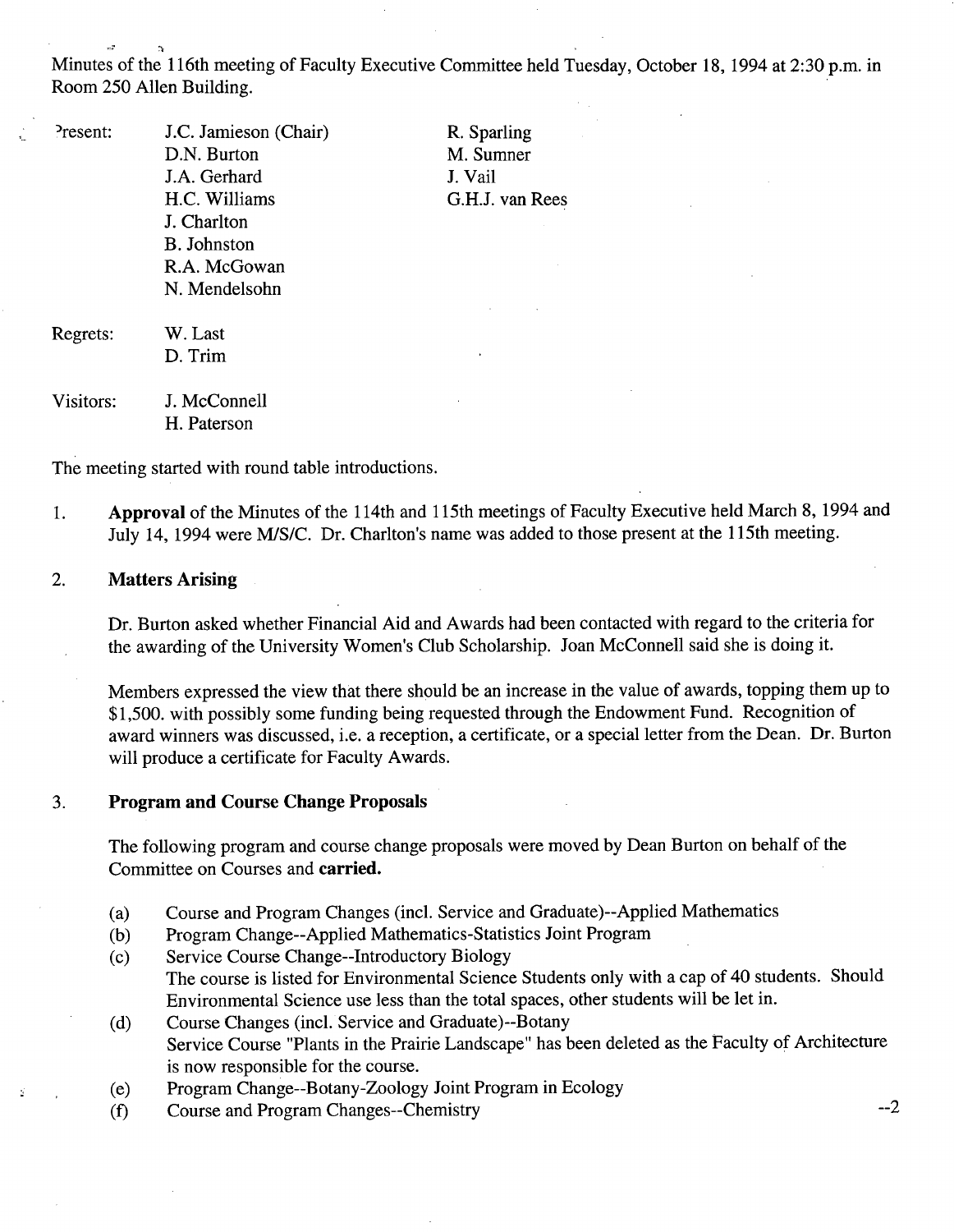- Course Changes (mci. Service)--Computer Science  $(g)$
- $(h)$ Program Changes--Environmental Science Program
- $(i)$ Program Changes--Genetics Program
- $(i)$ Course Changes (mci. Graduate)--Geological Sciences
- $(k)$ Course and Program Changes (mci. Graduate) and proposed Graduate Calendar entry-- Mathematics & Astronomy. There was a major reorganization of the graduate courses.
- (1) Course and Program Changes (mci. Service and Graduate), changes to the Supplementary Regulations for Graduate Program--Microbiology
- $(m)$ Program Change--Microbiology-Chemistry Joint Program in Biotechnology Approval of additional changes were requested even though they were not discussed at the Committee on Courses meeting. Mainly a housekeeping matter.
- Course Changes (mci. Service, Program and Graduate)--Physics  $(n)$
- Program Changes--Statistics  $\circ$
- Program Change--Statistics-Actuarial and Management Sciences Joint Program  $(p)$
- Course Changes (mci. Service and Graduate) and addition to Honours regulation section of the  $(q)$ Calendar--Zoology
	- Correction to Graduate Course; 22.727 should read 22.726.
- Changes to Courses offered in other Faculties and Schools acceptable for credit in the Faculty of  $(r)$ Science: Agricultural and Food Sciences, Engineering, and Law.

### **Plan 2000**  4.

Dean Jamieson gave the history of Plan 2000. Deans of Arts and Science have met and will continue to meet. There was a meeting with the President, with another meeting of Deans of Arts and Science with the President and Vice-President (Academic) & Provost on October 28. Plan 2000 was a major item at a recent Retreat of the Administrative Council of Science. One area of concern is that the President is determined to have a common first year. Dean Jamieson mentioned that Arts and Science Deans will propose that they be the "entity". Plan 2000 will be the topic of the Special Senate Meeting on November 9.

Dean Jamieson asked that Faculty Executive approve the calling of a Special Meeting of Faculty Council to discuss Plan 2000. This will be the only item on the agenda other than the introduction of Deans.

Dean Jamieson mentioned that another aspect of Plan 2000 is that it is not an artificial exercise. Only new initiatives will get money.

 $-3$ 

The Dean reported that the Faculty has been asked to respond to a *7.5%* cutback scenario (\$1 .4M baseline), with response by October *25.* 

Members expressed the view that a Special Meeting of Faculty Council was a good idea. Transparencies to be used to show the areas of concern to the Faculty.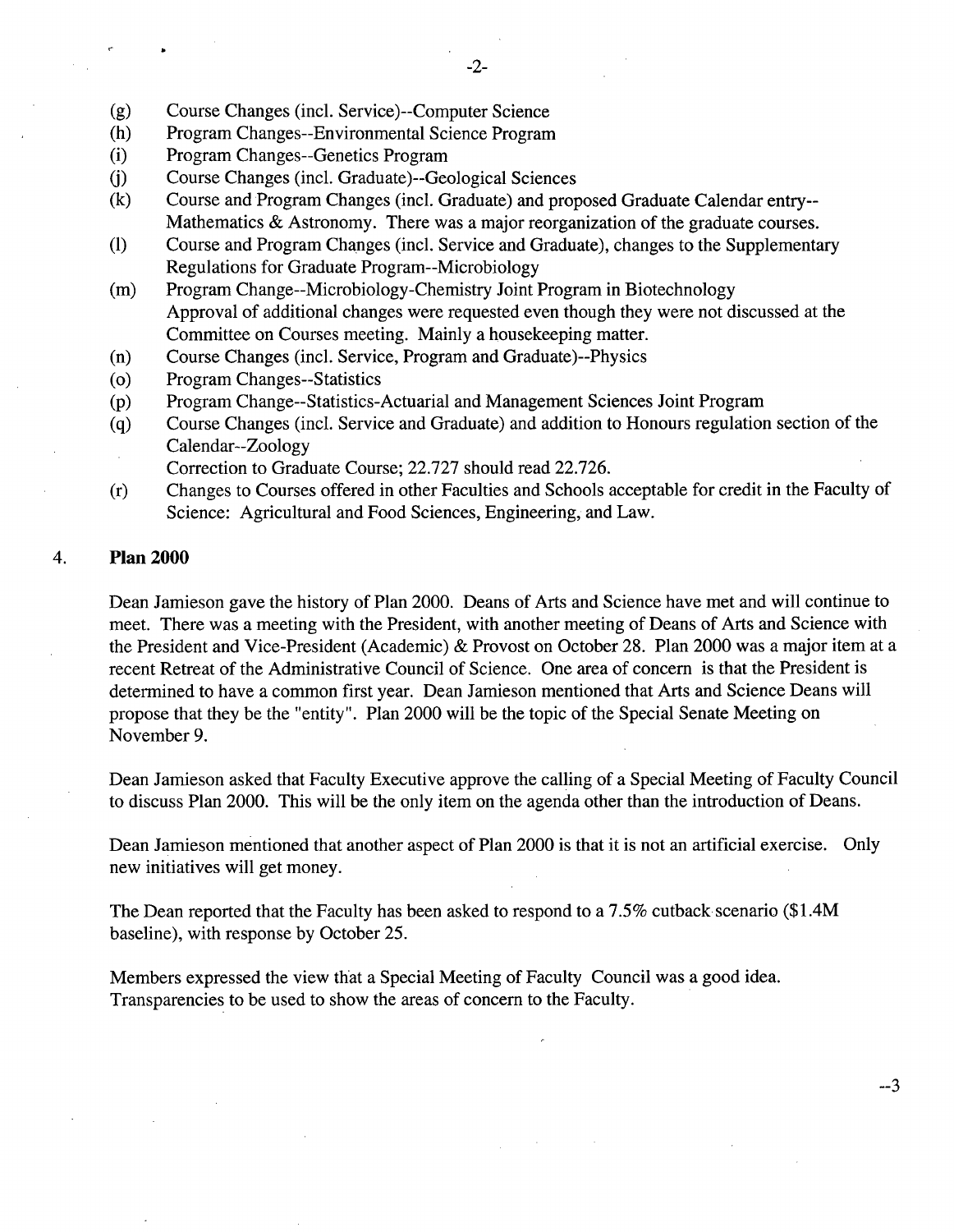### -3-

# *5.* **USRA's--Undergraduate Summer Research Awards**

Dean Williams mentioned that, as there is a drop in funding for USRA's, some additional awards will be funded to bring total up to *25.* The funding for these additional awards will be found by using half of the money allocated to Science postdoctoral fellowships.

The policy on adjudication of the awards has changed:

- Each student is to supply a brief essay describing why he/she would like the award.
- Departments will be asked to rank their students, although the committee may rank them differently.
- No application will be accepted with less than a WGPA of *3.5.*
- This year, the criteria used will be the same as for NSERC awards.
- May broaden the awards to anyone who has research funding.

Dr. Williams gave a brief outline as to how the new Research Office is being set up.

Dr. Burton asked whether students going into Medicine would be excluded from the awards. (Yes) Information on student awards will be made available in the Research Office. Dr. Williams would appreciate receiving any information which could be included in the Office.

## 6. Other Business

Dean Jamieson mentioned that we have joined EASIAP. Dean Jamieson is considering establishing a Board of Advisors from the private sector with linkages to the University. This would be a smaller group than EASIAP.

Meeting adjourned 4:20 p.m.